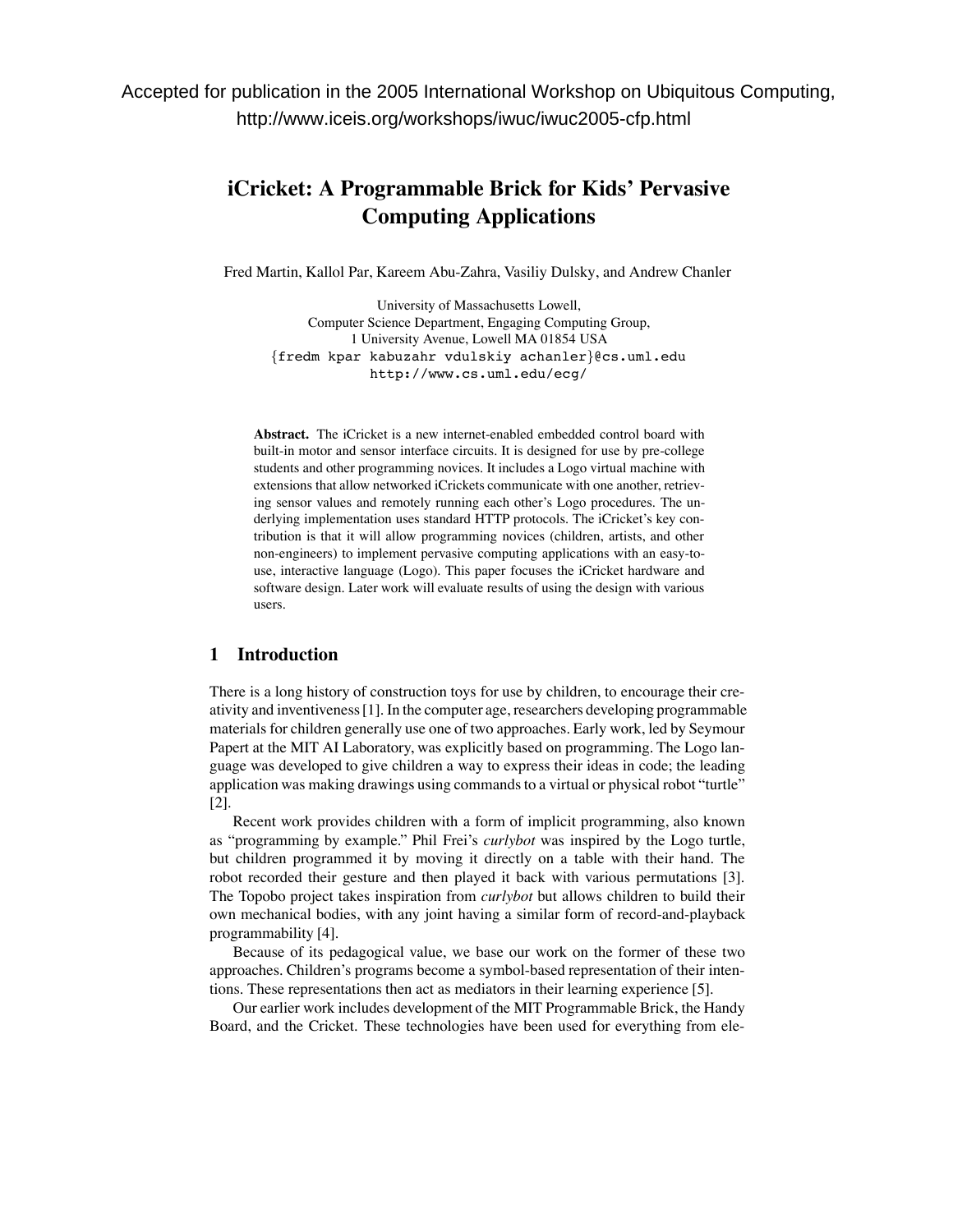2 Fred Martin et al.

mentary children's construction of science experiments to graduate level robotic design courses [6–9].

In this paper, we introduce the iCricket, the latest in a series of microcontroller boards designed for use by children, teachers, hobbyists, and researchers.

## **1.1 Motivations**

Over the last 10 years, light-weight TCP/IP stacks have started to appear in embedded devices, including commercial products [10, 11]. These are based on an inexpensive 8- or 16-bit CPUs with custom TCP stack code. Our goal in designing the iCricket is to create a platform that allows children and other programming novices to create applications that use pervasive computing technology.

## **1.2 Why the iCricket?**

Designing a new board is not the only way to make pervasive computing accessible to novices. Alternately, we could have developed programming environments for a more powerful embedded device (e.g., a PDA with a wireless card) or used existing TCPenabled devices (e.g., Dallas-Maxim's TINI product [11]).

Partly, we chose to build on our previous work since the Logo language is accessible to children [12], and allows them to interactively design and program their own sensor and motor control systems [13]. Also, we had specific goals for the iCricket device:

- **–** Integrating motor/sensor circuitry. No existing commercial device includes jacks for connecting DC motors and simple analog sensors. The design of the iCricket means that kids and other hardware novices can build functioning systems without needing knowledge of electronics.
- **–** Extensions to the Logo language that support meaningful and easy-to-use communication between peers. Much of our work on the iCricket is contained in the new Logo communications primitives. With just a few lines of code, an iCricket programmer can link sensors on one iCricket to motors on another.
- **–** Minimal hardware design cost. When developing code on the iCricket, the user takes advantage of the keyboard, screen, and overall computational power of a conventional desktop or laptop PC. The user's code is then compiled into Logo bytecodes for the iCricket. This arrangement lets the iCricket itself be a very simple and inexpensive device.
- **–** Integrated TCP/IP communications. Standard network protocols, such as HTTP, let iCrickets communicate with one other and conventional web services.

In an important sense, the iCricket's contribution is a "whole that is greater than the sum of its parts." Individually, the pieces of the iCricket (a programmable brick, the Logo language, an embedded stack) are not new. But taken as a whole system, our intention with the iCricket is to make the ideas of the research community readily accessible to a wide range of users, who otherwise would not have an opportunity to participate in this work.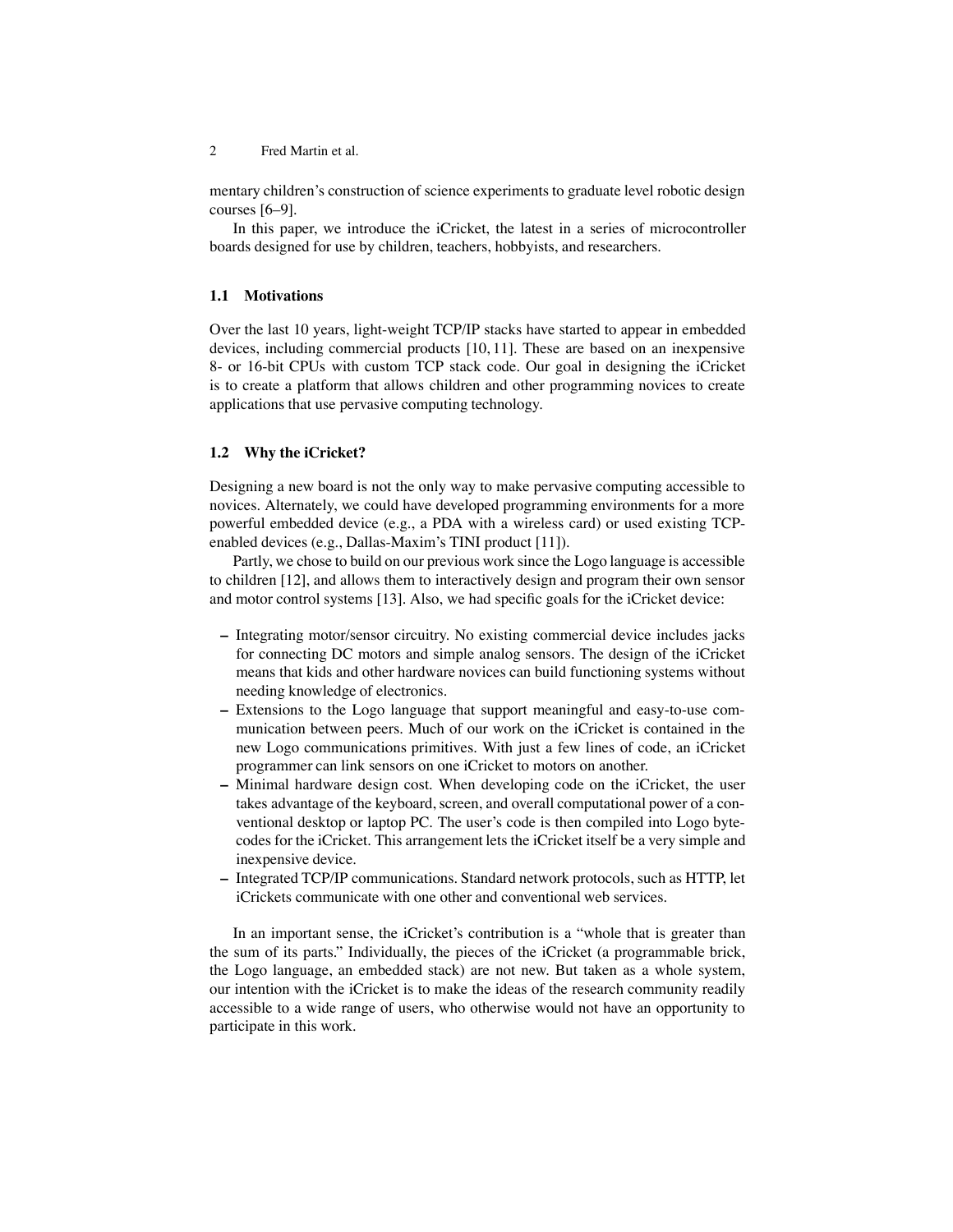

**Fig. 1.** The iCricket Microcontroller and Block Diagram

From a technical standpoint, the iCricket's central innovation is its interface between the Logo language and the TCP stack. As is described in the following, we have created a remote procedure call-like mechanism that allows iCrickets to execute each other's procedures. Also, we developed a call-back mechanism that allows the built-in web server to transparently execute Logo procedures in order to generate server reply content.

# **2 Hardware**

The iCricket is closely modeled after the Handy Cricket [14], a commercial version of the MIT Media Lab Cricket [15]. (Please note that the work described in this paper has no connection to the MIT CSAIL "Cricket Indoor Location System.")

Figure 1 (left) shows the iCricket device. It is based on Texas Instruments' MSP430 microprocessor, a low-cost 16-bit CPU with a 64k address space and good on-chip peripherals. We use the 'F149 variant, which has 60k of internal flash and 2k of internal RAM. The CPU is coupled with the Crystal Semiconductor CS8900 ISA ethernet adapter chip for 10BT networking. We chose this pair of devices for their ease-of-use, including the availability of prototyping hardware and TCP/IP sample code [16].

The iCricket includes outputs for two DC motors, inputs for four analog sensors (with powered sensor ports), IrDA communications, a piezo beeper, and a JTAG connector (for development purposes). It also has a connector for the "Cricket Bus," a custom 1-wire bus that allows a single iCricket to control a number of locally-attached slave devices [15].

## **3 Software**

Figure 1 (right) illustrates the software running on the iCricket device. The primary subsystems are the Logo Virtual Machine, HTTP Server, and HTTP Client. The HTTP client and server are based on Adam Dunkels' uip code [17].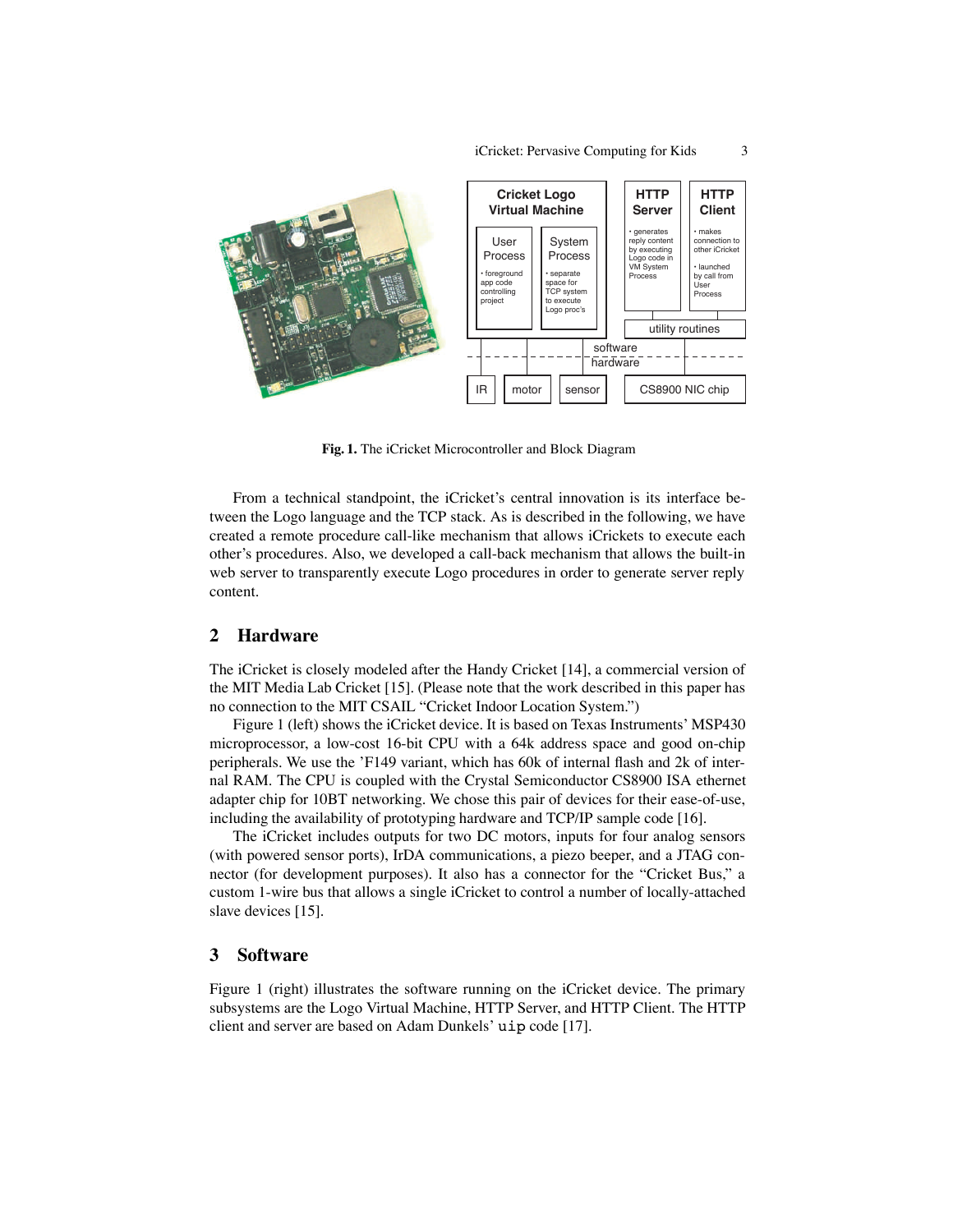4 Fred Martin et al.

#### **3.1 Logo Virtual Machine**

The Logo Virtual Machine (VM) is a stack-based, byte-coded interpreter with 16-bit integer numerals and support for procedures (including arguments, return values, and recursion). The VM includes primitives for interacting with the iCricket's sensor ports, motor outputs, and local IR communications [15].

The iCricket extends previous Cricket VMs by introducing two parallel Logo threads. The User Process runs the application code that would control an iCricket project—e.g., taking sensor readings and controlling local motor outputs based on them. The System Process is a separate execution area that is used by the HTTP Server and Client to execute Logo procedures as part of their operation.

The iCricket VM adds public global variables (called xglobals) and public procedures (called xdo's) which can be accessed by the Client/Server system.

#### **3.2 HTTP Server**

When responding to incoming connection requests, the iCricket's HTTP Server has two primary functions. First, it processes the message supplied by a client (another iCricket or any web browser). This may contain requests to execute procedures and/or set variable values. Then, it constructs a reply packet, which announces the values of all of its xglobal variables and contains custom content generated by Logo code.

For background, consider the embeddable HTTP server code presented by Jones in a 2001 article [18]. This server supported "dynamic content in HTML files with an API to provide the content." In this design, a new tag,  $\triangle$ DATA  $x$ , was used to insert dynamic content into the HTML stream. The parser searched for the DATA keyword, then used the embedded variable name to retrieve the actual content.

The iCricket takes this further. We generate reply content by having the HTTP Server make a callback to a specially-named Logo procedure (answer) that is provided by the Logo application programmer. Thus, the iCricket not only reports variable values (the xglobals), but also allows arbitrary Logo procedures to execute and supply response data.

The answer procedure itself contains a series of calls to a reply primitive. These build up a table of name-string/integer-value pairs in a RAM-based table. When the answer procedure concludes, control returns to the HTTP Server and the table is exported, producing the reply content.

This design allows the user to create custom reply content by writing just a few lines of Logo code. If an iCricket has a temperature sensor plugged into its sensor A port, it can publish the sensor's value with:

# to answer reply "temperature sensora end

The server reply itself is an XML file which can be viewed in a web browser and parsed by another iCricket's HTTP Client. For example, the answer procedure above would produce XML like: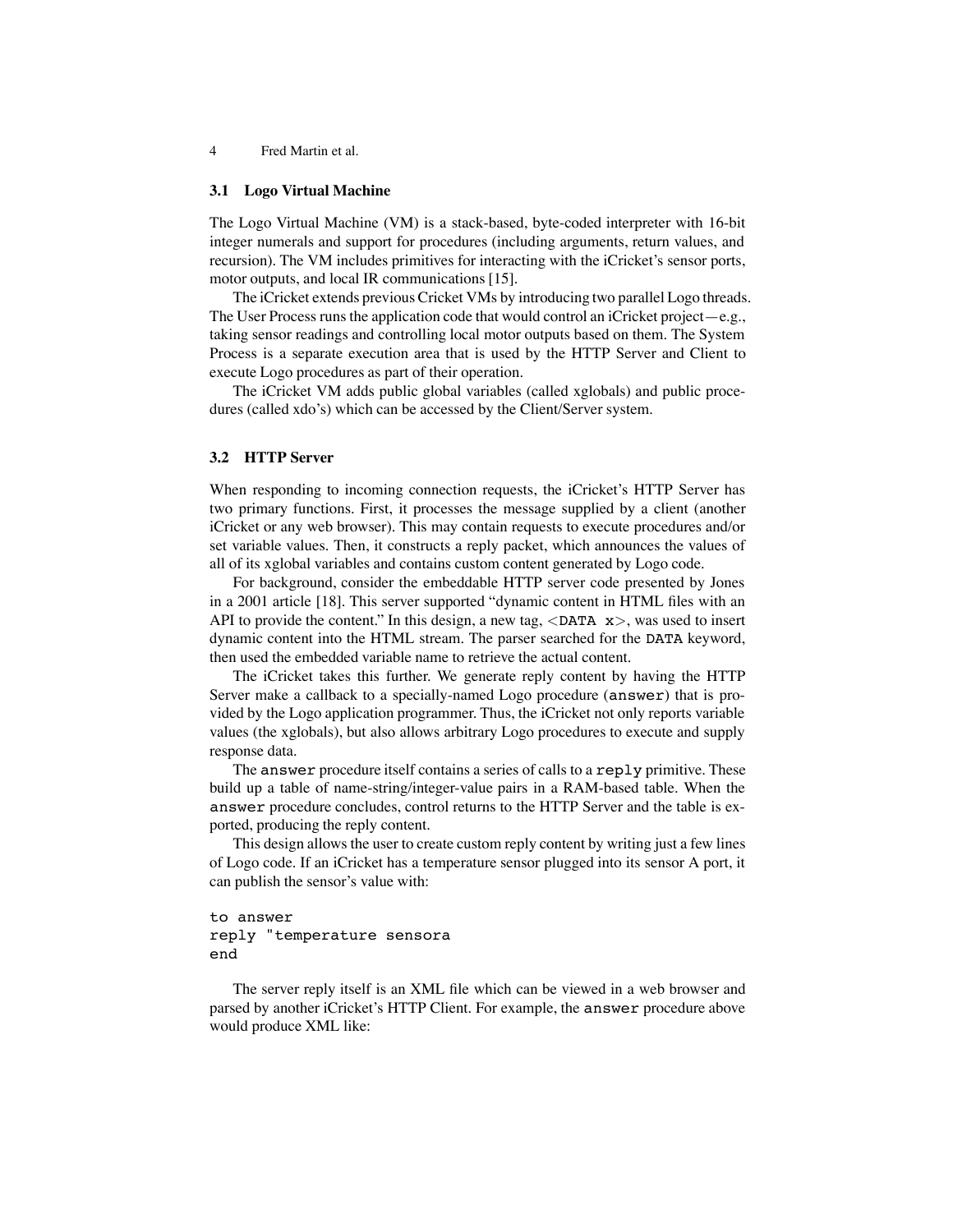```
<?xml version="1.0"?>
<icricket>
<r n="temperature" v="68"/>
<g n="xglobal1" v="0"/>
</icricket>
```
The "r" tag indicates a value reported by the reply primitive. Xglobal variables declared in the user's code are automatically published in the XML reply; these are indicated by the "g" tag.

# **3.3 HTTP Client**

The HTTP Client allows one iCricket to connect to another iCricket. The Client sends an HTTP request with the GET syntax (e.g. "GET index.xml?xglob1=0&fan=1"). Here, the Server iCricket would set its xglob1 to 0 and then would execute its procedure fan with an argument of 1. The Server then sends back an XML reply that the Client will parse.

The Client's actions are scripted with two Logo primitives. The tell primitive accepts a name-string and integer-value; these are built up in a command table. The talk primitive initiates communication with the remote iCricket. It uses the command table to generate the HTTP GET request and then sends it to the given IP address.

The Client then receives the Server's XML reply and parses it into another table. Two Logo primitives, reply? and getreply, examine this table. Respectively, they test for the existence of a name-string and return its value.

# **4 The iCricket IDE and Application Examples**

To build applications with the iCricket, the programmer runs the iCricket IDE on a normal PC or Mac. The IDE includes a compiler (which translates the programmer's Logo into bytecodes), a downloader (for installing the bytecodes into the iCricket), and a command console (to run code interactively on the iCricket).

The command console is the primary way for interacting with an iCricket. Here, the user can type commands, and they are immediately compiled, downloaded, and executed. This gives the iCricket the flavor of an interactive system. Also, the user can print debug information, which is displayed in the IDE.

Suppose a user wishes to create a thermostat project with two iCrickets: a "Temp iCricket" (has a temperature sensor) and a "Fan iCricket" (controls a fan). This can be done at least two ways: a polling method, in which the Fan iCricket asks the Temp iCricket for temperature readings, and an interrupt method, where the Temp iCricket issues commands to the Fan when the temperature changes.

Let's look at the polling method first. The Temp iCricket needs to report its temperature reading. The way to do this is to have it report the temperature in its answer procedure:

to answer reply "temp sensora end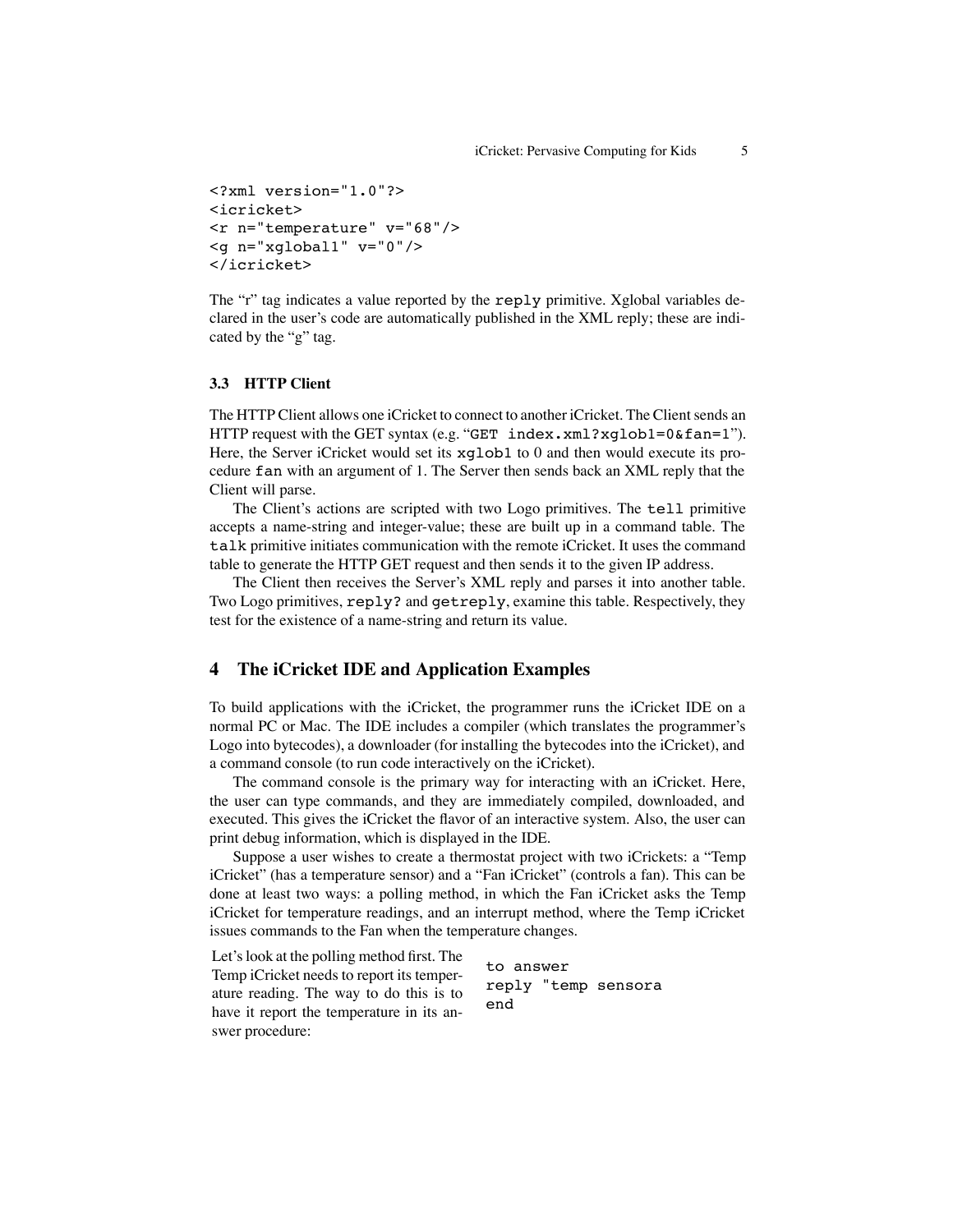6 Fred Martin et al.

To test if this is working, the user can connect to the iCricket from a standard web browser. This would yield a XML file that looked like the example shown earlier, revealing the iCricket's local temperature measurement.

Next, the code for the Fan iCricket is constructed. It has a procedure named startup (which automatically runs when the iCricket is powered on) that repeatedly polls the Temp iCricket, and based on the temperature, decides to turn the fan on or off: to startup talk "temp-IP-addr ifelse getreply "temp > 70  $[a, on][a, off]$ startup end

Alternately, an interrupt method can be employed.

Based on the local temperature reading, the Temp iCricket tells the fan to turn on or off. To allow itself to be commanded, the Fan iCricket provides an xdo procedure: xdo fan :n ifelse :n = 1 [a, on][a, off] end to startup

The xdo procedure can be interactively tested from the iCricket IDE. After it is working, the Temp iCricket is programmed. It uses the waituntil primitive to wait until a temperature threshold has been crossed, and then sends the appropriate on/off command to the Fan:

```
waituntil [sensora > 70]
tell "fan 1
talk "fan-IP-addr
waituntil [sensora < 70]
tell "fan 0
talk "fan-IP-addr
startup
end
```
# **5 Discussion and Future Work**

The iCricket system provides simple and effective way to implement pervasive computing applications. Sensors and actuators can easily be connected to the internet, and multiple iCrickets can coordinate their actions.

As of this writing, the iCricket system as described is functional. From a technical standpoint, our future work plan includes augmenting basic internet services (DHCP; DNS), manufacturing a larger set of prototypes, and building more demos. Also, we plan a middleware layer that would run on conventional computers, interfacing iCrickets with internet services in general.

More broadly, our research focus is the pedagogical value of the iCricket when it is used by children and other programming novices. By giving children the opportunity to work with this new technology, we will study its effectiveness as a design tool for children, its impact on their attitudes toward technology, and its value in encouraging imaginative applications.

We are planning a variety of venues for bringing the technology to children, including programs in school, after-school, and with community partners.